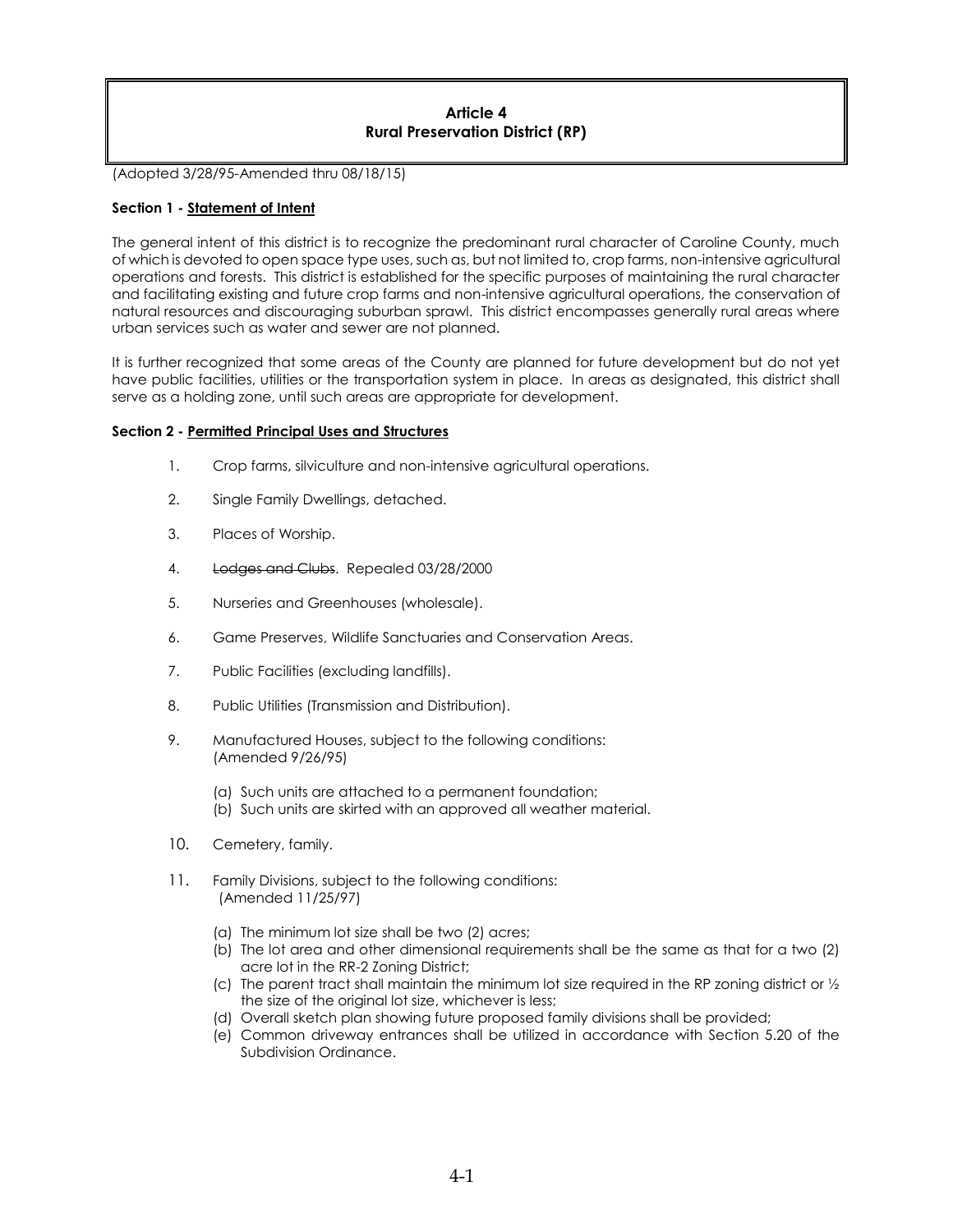### **Section 3 - Permitted Accessory Uses and Structures**

Uses and structures which are customarily accessory and clearly incidental and subordinate to permitted principal uses and structures, including:

- 1. Wayside stands for the display and sale of products produced on the premises (excluding processed products).
- 2. Garages and domestic storage buildings.
- 3. Home Occupations, minor.
- 4. Family Apartments, subject to the following conditions:
	- (a) Such a unit shall not be occupied by more than three (3) persons, at least one of which must be the natural or adopted parent, grandparent, child, grandchild, brother, or sister of the owner and occupant of the single family residence on the same lot;
	- (b) Such a unit shall contain no more than 1,000 square feet of living space;
	- (c) No dwelling units other than the principal structure (a single-family dwelling) and one such family apartment shall be located on a lot;
	- (d) When such a unit is no longer needed by a member of the immediate owner's family and the three (3) year period following the date it passes final inspection by the County Building Official has expired, the unit shall be considered a nonconforming use and as such can be rented to anyone.
- 5. Parish House or Rectory (accessory to places of worship).
- 6. Cemetery (church).
- 7. Temporary Uses (Amended 8/22/00)
	- (a) A Manufactured House for Purposes of Housing Farm Labor subject to the following conditions:
		- (1) The applicant shall be the owner of the farm on which the manufactured home is to be located;
		- (2) Not more than one farm tenant structure for each fifty acres of land devoted to agricultural uses shall be permitted;
		- (3) The manufactured home must be skirted so that the undercarriage is not visible;
		- (4) The sewage disposal and water supply systems for the manufactured home be approved by the Caroline County Health Department;
		- (5) At least one occupant of the manufactured home shall be employed full-time on the subject farm;
		- (6) A temporary zoning permit may be issued for a period not to exceed five years. At least thirty (30) days prior to the expiration of the permit, permittee shall apply to the Zoning Administrator for a renewal of the temporary zoning permit. Upon the determination by the Zoning Administrator that all the conditions under which the permit was issued have continued to be complied with, and that there are no changed conditions, the Administrator shall renew said permit for an additional five year period. If, however, the permittee has not complied with permit conditions, or conditions have changed, the Zoning Administrator shall revoke the temporary zoning permit.
		- (7) There shall be no tenant house available on the farm and no dwelling on the farm rented to a family without at least one member working full-time on the farm. Nothing in this shall be construed to permit the owner of the farm to occupy the home.
		- (8) For the purpose of this Section, the term "farm" shall be defined as land used for the production of crops; the raising of pasturing of livestock; the raising of hay for livestock, either for income producing equine pursuits or the production of cattle to produce beef, milk and other dairy products; for the raising of poultry and sale of chickens and eggs; or for the growing of fruit. However, no such use shall qualify as a "farm" use unless the person conducting same shall demonstrate annual gross sales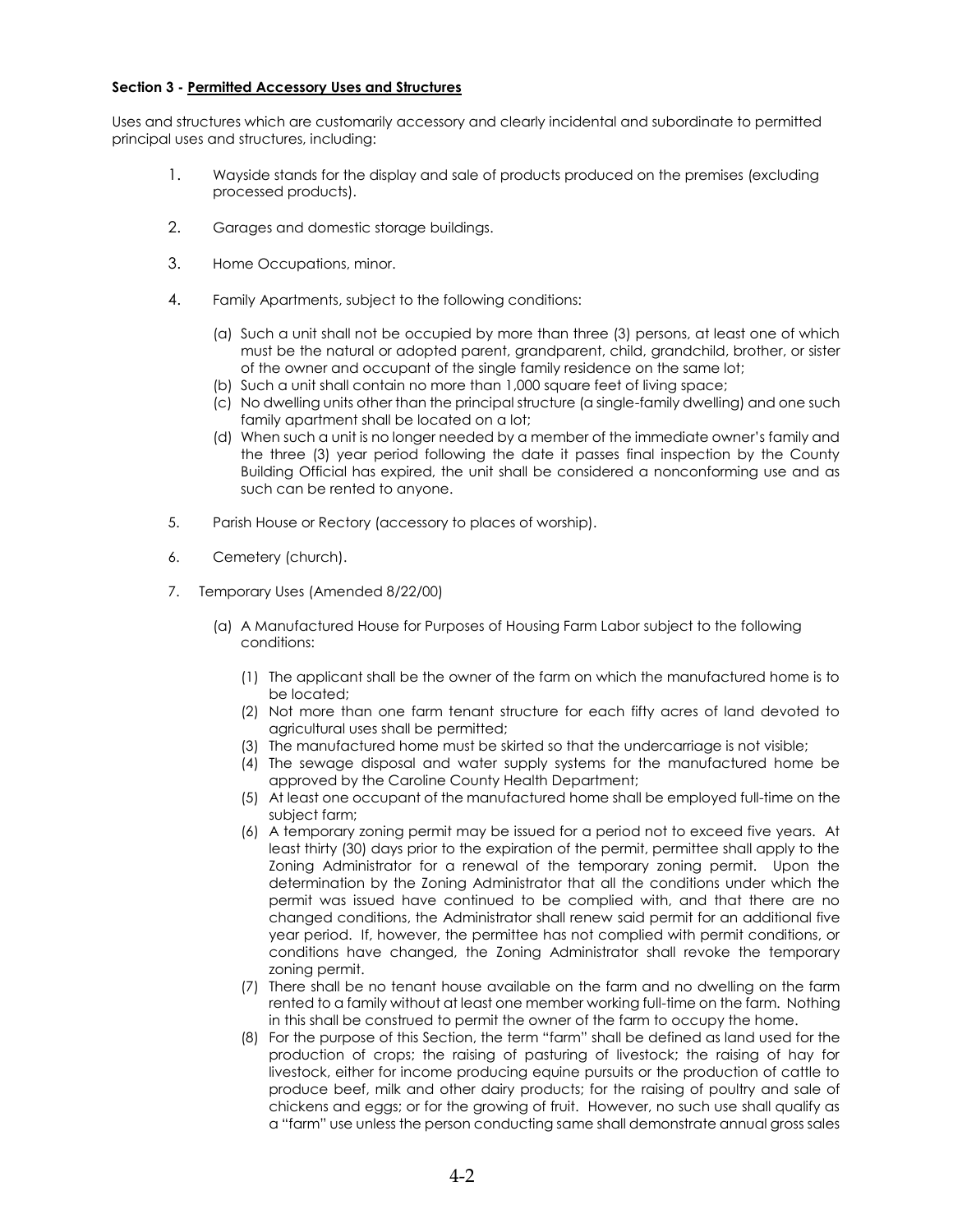or anticipated annual gross sales of \$10,000 or demonstrate sufficient need to justify one full-time farm employee;

- (9) The temporary zoning permit shall be obtained prior to locating a manufactured home in accordance with this Section.
- (b) A Single-Section Manufactured House for a Medical Hardship subject to conditions:
	- (1) Only one such manufactured home shall be located on the parcel;
	- (2) The manufactured home shall be accessory to a single family residential dwelling;
	- (3) The manufactured home shall house a member of the immediate family;
	- (4) Upon elimination or correction of the hardship, the manufactured home shall be removed;
	- (5) Zoning permit shall be valid for five (5) years. Prior to expiration, application may be made for a new Zoning Permit;
	- (6) Failure to comply with these conditions shall void the permit.
- (c) Turkey Shoots or Other Temporary or Seasonal Events. **Repealed 08/18/15**
	- (1) The duration of the event shall not exceed five (5) consecutive days.
	- (2) The event or events shall not exceed fourteen (14) days combined in any calendar year.
	- Not more than four (4) events are permitted in any calendar year.
	- (4) The proposed event shall not result in any noise, glare, dust or other noxious elements that adversely affect the use of neighboring properties.
- (C) Yard Sales (Accessory to residential uses) (Adopted 08/18/15)
	- (1) The duration of the event shall not exceed three (3) consecutive days.
	- (2) Not more than four (3) events are permitted in any calendar year
- (d) Seasonal Events (Adopted 08/18/15)
	- (1) The duration of a single event shall not exceed three (3) consecutive days, with a cumulative total not to exceed twenty four (24) days in any calendar year.
	- (2) The proposed event shall not result in any noise, glare, dust, or other noxious elements that adversely affect the use of neighboring properties.
- 8. Family Day Homes (Adopted July 24, 2001)

Six (6) to twelve (12) children subject to issuance of an Administrative Permit in accordance with Chapter 15.2-2292 of the Code of Virginia.

No accessory use or structure shall be permitted until the principal use or structure has been established.

#### **Section 5 - Special Exception Uses with Board of Supervisor's Approval**

- 1. Animal Hospitals and Veterinarian Clinics.
- 2. Kennels, Commercial.
- 3. Sand and Gravel Extraction and Sales. (Amended 8/24/04)
- 4. Airports.
- 5. Campgrounds/Camping Areas.
- 6. Sanitary Landfills (governmental).
- 7. Equestrian facilities (spectator)
- 8. Training Centers for Handicapped Persons.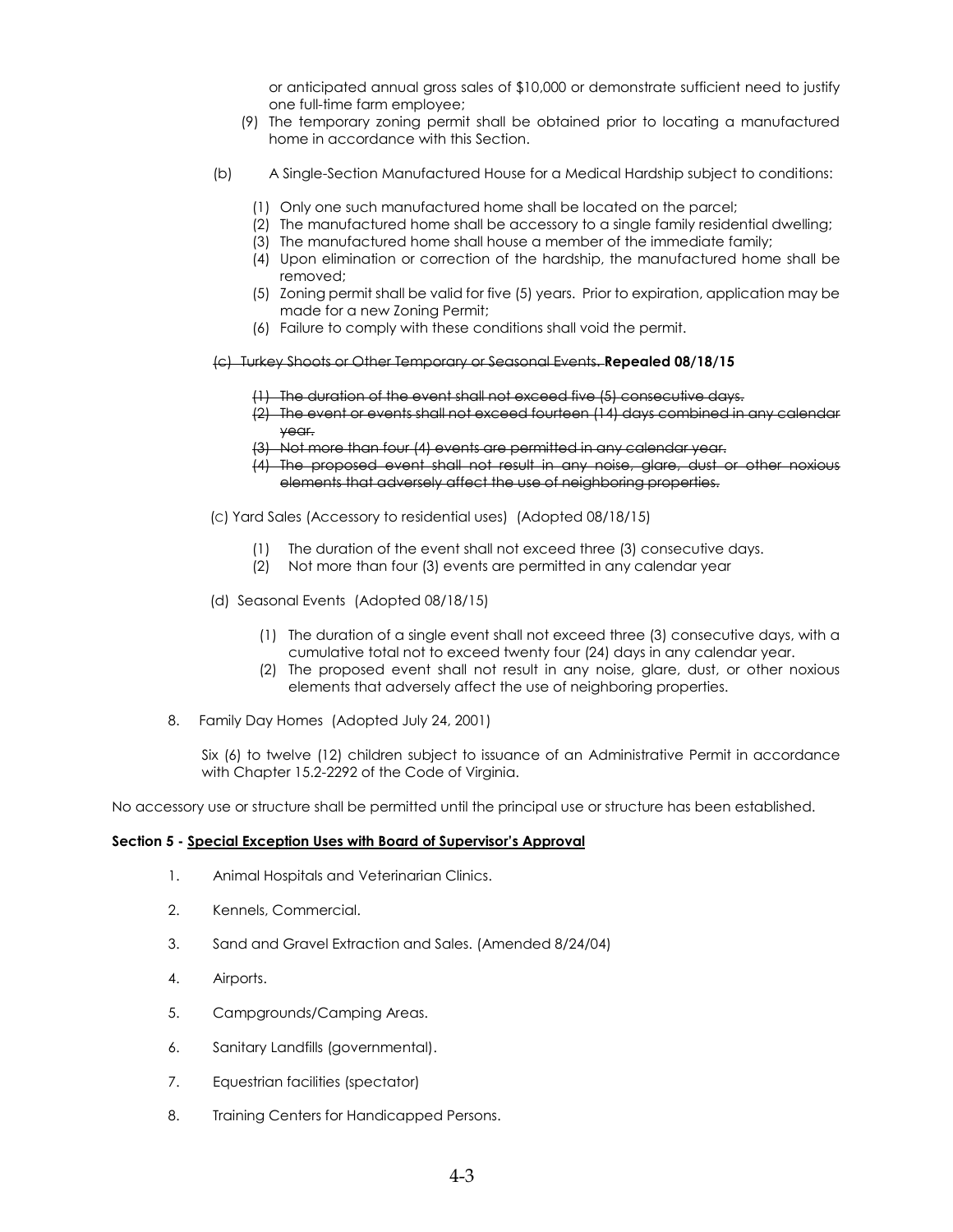- 9. Sawmills.
- 10. Public Utilities generation.
- 11. Adult Homes and Nursing Homes.
- 12. Child Care Facilities.
- 13. Bed and Breakfast.
- 14. Home Occupations, Major.
- 15. Professional Office subject to the following conditions:
	- (a) The minimum parcel size shall be fifty (50) acres;
	- (b) A minimum of eighty (80) percent of the property shall remain in open space.
	- (c) The facade of the structure shall resemble a single family dwelling or agricultural building. Architectural drawings shall be submitted with the site plan.
	- (d) Parking shall be located to the rear of the structure.
	- (e) No subdivision of the property shall be permitted.
	- (f) A site plan shall be submitted and approved in accordance with Article XV, Section 14 of the Zoning Ordinance.
	- (g) A landscaping plan shall be submitted and approved with the site plan.
	- (h) Other conditions as provided for in Article XVII, Section 11 of the Zoning Ordinance may be required.
- 16. Convents, Monasteries and Religious Retreats.
- 17. Housing for Seasonal Farm Labor, subject to the following conditions:
	- (a) Minimum parcel size of fifty (50) acres;
	- (b) Housing shall be only for the employment needs for farms in Caroline County;
	- (c) Housing units shall be occupied from April 15 to November 15 only. No residential occupancy shall be permitted from November 15 to April 15;
	- (d) No more than one such housing unit shall be permitted per parcel;
	- (e) Housing units shall be designed and constructed for such housing needs; for farm employees only and single sex occupancy;
	- (f) Farm housing must meet Virginia Department of Health standards for well and septic;
	- (g) Any other conditions that may be imposed by the County pursuant to Article XVII, Section 11 of the Zoning Ordinance.
- 18. Golf Clubs and Golf Courses.
- 19. Rural Commercial Recreational Uses subject to the following conditions: (Amended 7/28/98)
	- (a) The minimum acreage for commercial recreational structures and uses shall be two (2) acres.
	- (b) On-site supervision of events shall be maintained at all times.
	- (c) The proposed sites shall have direct access to a road designated as a Class 1 hard surface secondary road.
	- (d) The proposed site shall be of a size and shape appropriate for the proposed use and be situated so as to provide adequate buffering to protect adjacent development from potentially adverse effects.
	- (e) A site plan shall be submitted in accordance with the requirements of Article XV, Section 14.
	- (f) All rural commercial recreational structures and uses shall not produce sound levels which exceed sixty (60) decibels during hours of operation as measured at the nearest property line.
	- (g) The use shall also be subject to the standards and conditions as may be applicable pursuant to Article XVII, Sections 10 and 11.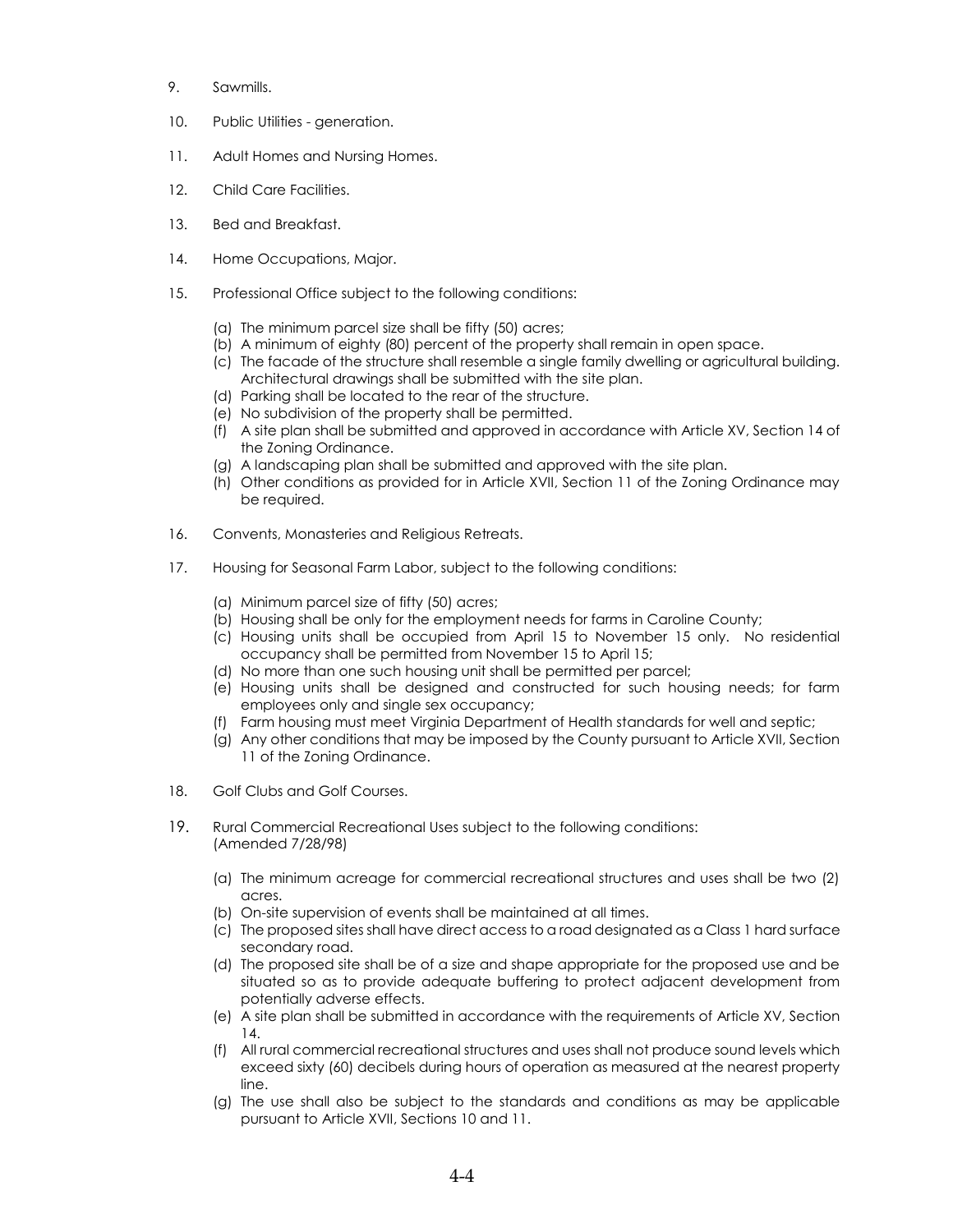- 20. Radio/TV Studio, Office and Broadcasting Facilities. (Adopted 4/14/98)
- 21. Communication Facilities (Repealed and Replaced 5/25/04)
- 22. Clubs and Lodges (Adopted 03/28/2000)
- 23. Special Events Facility a facility where private weddings and parties, and other similar events which shall not be open to the public are held with invited guests not to exceed 300. (Adopted 08/26/03)
- 24. Contractor's Office, Equipment, Storage, and Sales Facilities. (Adopted 05/25/04)
- 25. Family Divisions where the property does not meet the provisions of Article 4, Section 2.11. (Adopted 10/26/04)

Requirements for Approving Non-Conforming Family Subdivision

The Board of Supervisors may approve a special exception for a family subdivision which does not meet the lot size requirement as set forth in Section 2, subsection 11 of this Article provided that the Board of Supervisors determines that the family subdivision is consistent with the intent of the County Comprehensive Plan and results in the promotion and preservation of the rural character of the County. The Board may approve the special exception provided that the proposal promotes the health, safety, and general welfare of the public and meet the following criteria:

- 1. The purpose of the family division is solely to provide for the housing needs of immediate family members.
- 2. The granting of the special exception shall allow the family division to comply with the land use designation of the comprehensive plan.
- 3. A concept plan shall be submitted and approved as a condition of the special exception. The concept plan shall identify all proposed and anticipated future family divisions. Actual transfer may not occur until some future date.
- 4. All proposed lots shall be required to have an approved drainfield location shown on the concept plan.
- 5. The minimum size of all lots shall not be less than one (1) acre.
- 6. All lots shall be accessed by a minimum of a fifty (50) ft. access easement with a minimum of travel service width of twenty (20) ft.
- 7. In granting the special exception, the Board of Supervisors may impose conditions regarding the location, character and other features of the proposed family division as it may deem necessary to the public interest; and it may require a guarantee or bond to remain in effect until compliance with such conditions has occurred.
- 8. This amendment shall not apply to pre-existing recorded family subdivisions.
- 26. Antique Shop (Adopted 02/08/05)
- 27. Nursery and/or Greenhouse (Commercial) (Adopted 3/21/06)
- 28. Therapeutic Health Facility subject to the following conditions: (Adopted 1/09/07)
	- (a) The minimum parcel size shall be fifty (50) acres;
	- (b) A minimum of fifty (50) percent of the property shall remain in open space,